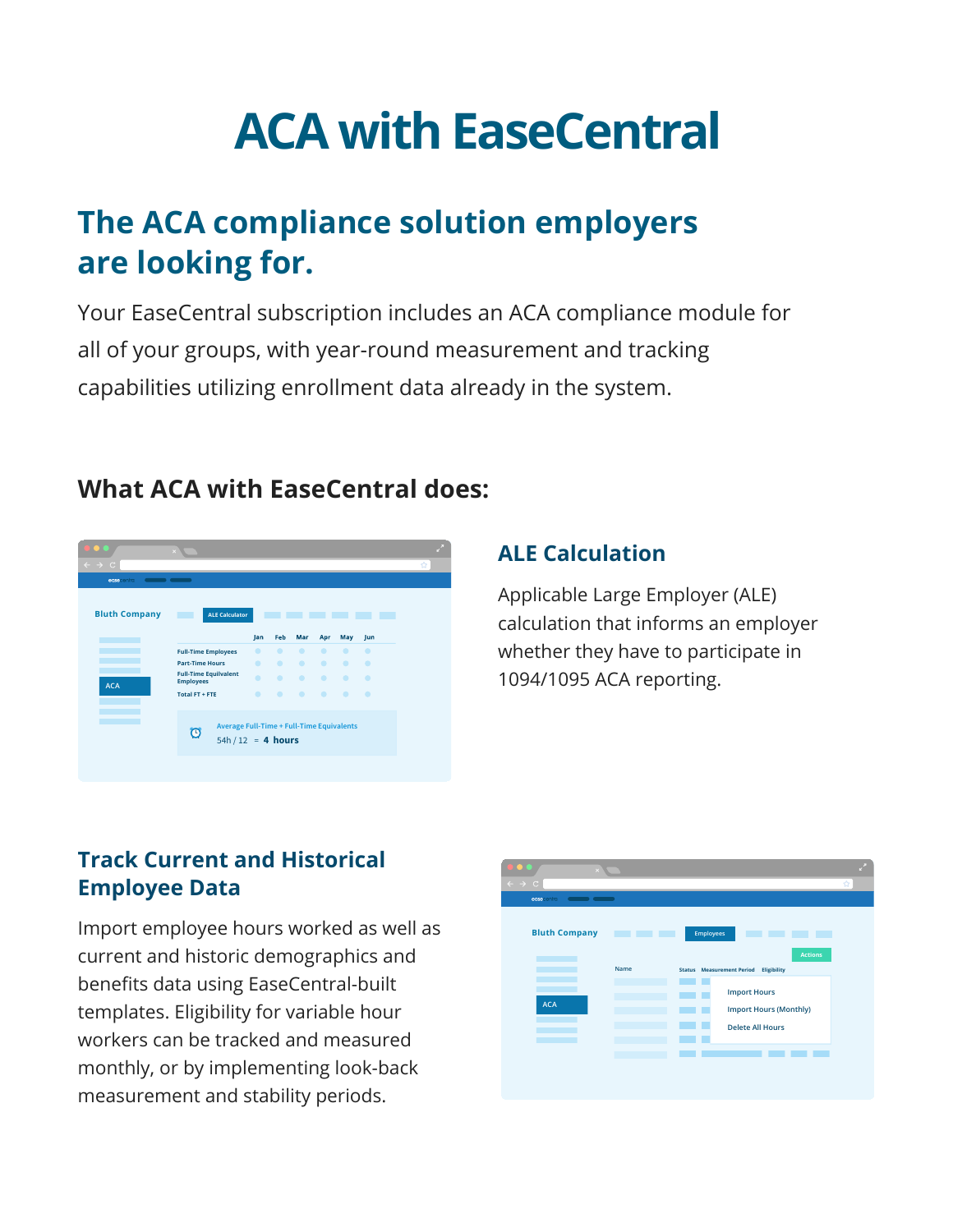| $\boldsymbol{\times}$<br>$\leftarrow$ $\rightarrow$ C |                                        |                                                            |                | ☆ |
|-------------------------------------------------------|----------------------------------------|------------------------------------------------------------|----------------|---|
| ease central<br>$\blacksquare$ $\blacksquare$         |                                        |                                                            |                |   |
| <b>Bluth Company</b>                                  | n.<br>. .<br><b>Affordability Name</b> | Affordability<br>General                                   | <b>Actions</b> |   |
| <b>ACA</b>                                            | <b>Safe Harbor</b>                     | $W-2$<br><b>Rate of Pay</b><br><b>Federal Poverty Line</b> | $\checkmark$   |   |

#### **Measure Affordability, Avoid Penalties**

We offer tools to help measure if coverage meets affordability standards, using the plan data already in EaseCentral, yearround: W-2, Rate of Pay, and the Federal Poverty Line. Employers can view if their coverage met the ACA's Minimum Essential Coverage standard within the system.

#### **1094-B/1095-B and 1094-C/1095-C Forms**

When it comes time for reporting, employers can download completed, signature-ready 1094-B/1094-C and 1095-B/1095-C Forms for \$6 a piece. We also have partnerships with third parties that can help with electronic submission.





**To get started, ACA with EaseCentral must be enabled by you or your groups in the Marketplace.** 

1094-B/1095-B and 1094-C/1095-C reports can be generated for **\$6 a piece**. The party that enables the module for use will be charged.